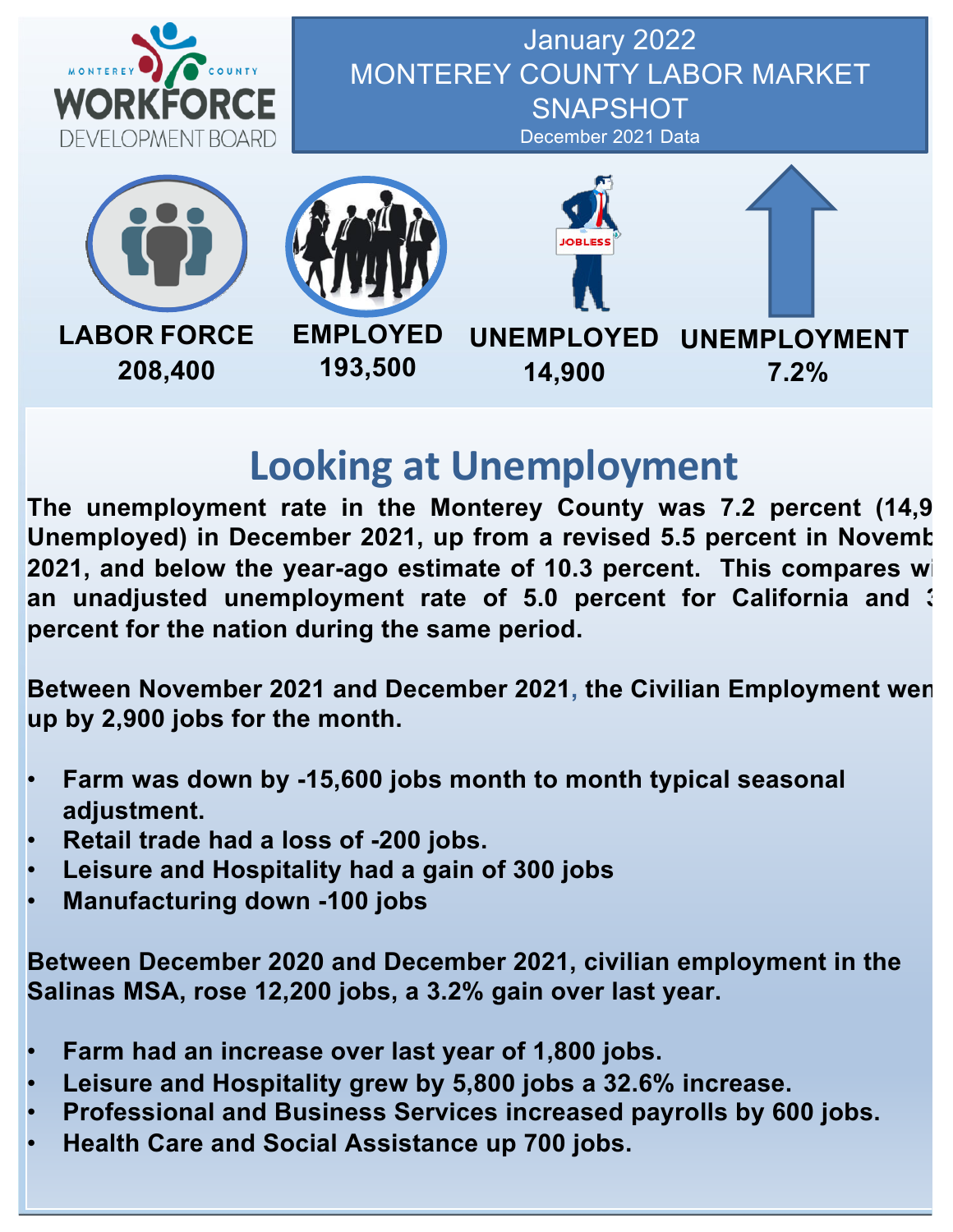

## January 2022 MONTEREY COUNTY LABOR MARKET **SNAPSHOT**

December 2021 Data



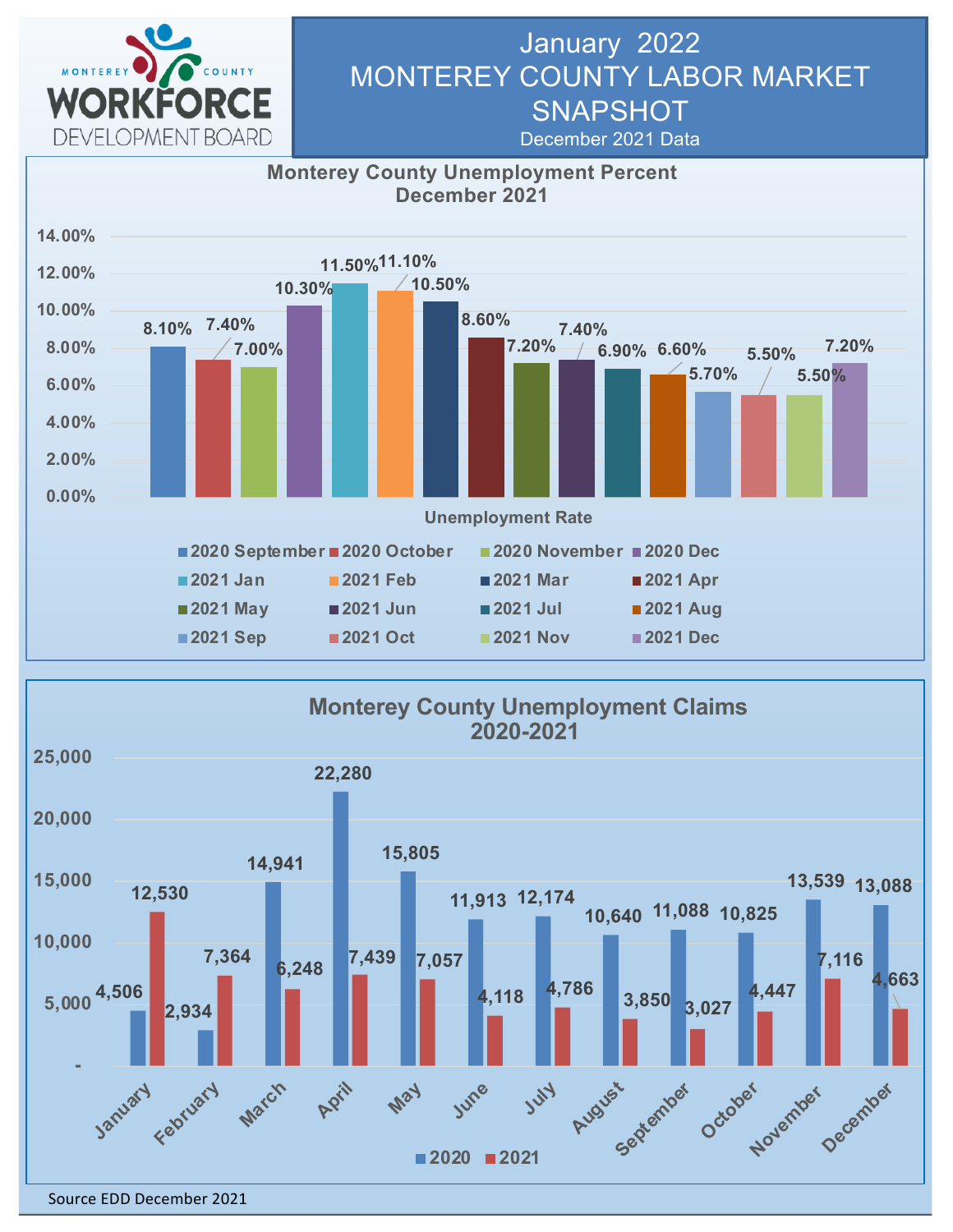

January 2022 MONTEREY COUNTY LABOR MARKET **SNAPSHOT** December 2021 Data







**Key Sector Gain Accommodations 3,600**



**Key Sector Gain Food Services and Drinking Places**



|                                                            | Dec 20 | Oct 21 |                                 |        | Nov 21 Dec 21 Change Percent Change |              |         |
|------------------------------------------------------------|--------|--------|---------------------------------|--------|-------------------------------------|--------------|---------|
|                                                            |        |        | Revised Prelim Annual           |        |                                     | <b>Month</b> | Year    |
| <b>Total, All Industries</b>                               |        |        | 172,200 206,200 198,400 182,800 |        | 10,600                              | $-7.9%$      | 6.2%    |
| <b>Total Farm</b>                                          | 40,000 | 66,000 | 57,400                          | 41,800 | 1,800                               | $-27.2%$     | 4.5%    |
| <b>Total Nonfarm</b>                                       |        |        | 132,200 140,200 141,000 141,000 |        | 8,800                               | 0.0%         | 6.7%    |
| Construction                                               | 6,300  | 6,900  | 6,900                           | 6,800  | 500                                 | $-1.4%$      | 7.9%    |
| Manufacturing                                              | 4,500  | 4,400  | 4,500                           | 4,400  | $-100$                              | $-2.2%$      | $-2.2%$ |
| <b>Retail Trade</b>                                        | 16,500 | 15,800 | 16,400                          | 16,200 | $-300$                              | $-1.2%$      | $-1.8%$ |
| Information                                                | 700    | 900    | 900                             | 1,000  | 300                                 | 11.1%        | 42.9%   |
| <b>Financial Avtivities</b>                                | 4,100  | 4,100  | 4,100                           | 4,200  | 100                                 | 2.4%         | 2.4%    |
| <b>Professional &amp; Business</b><br><b>Services</b>      | 15,300 | 16,200 | 15,900                          | 15,900 | 600                                 | 0.0%         | 3.9%    |
| <b>Health Care &amp; Social</b><br>Assistance              | 18,200 | 18,300 | 18,400                          | 18,400 | 200                                 | 0.0%         | 1.1%    |
| Accomodation                                               | 4,900  | 8,400  | 8,300                           | 8,500  | 3,600                               | 2.4%         | 73.5%   |
| Food Services & Drinking<br><b>Places</b>                  | 11,000 | 13,300 | 13,400                          | 13,500 | 2,500                               | 0.7%         | 22.7%   |
| <b>State and Local Government</b><br>Source: EDD 1/22/2022 | 27,100 | 28,100 | 28,400                          | 28,200 | 1,100                               | $-0.7%$      | 4.1%    |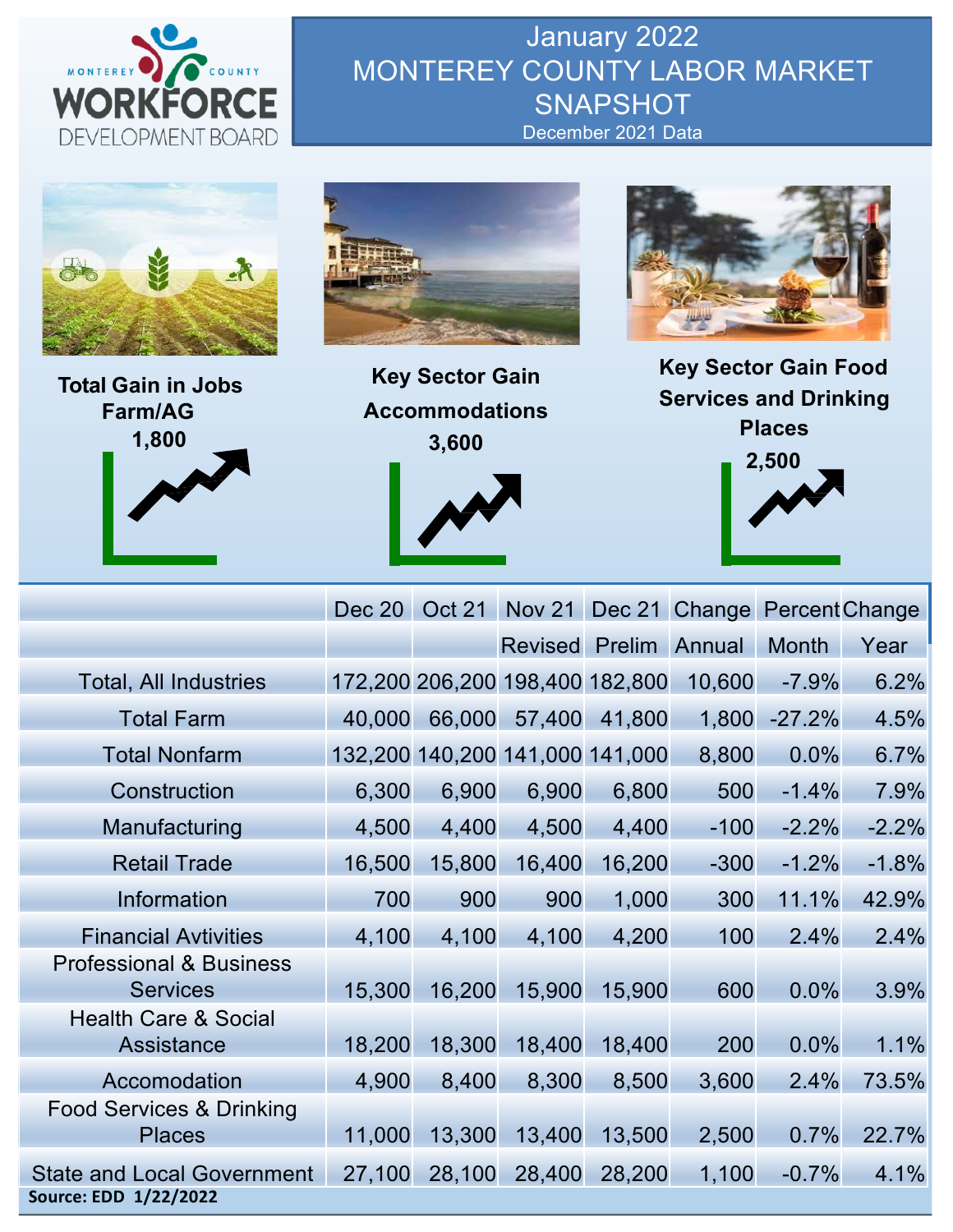

### **MONTEREY COUNTY Job ADS By Occupations Jobs EQ January 1, 2022 – January 24, 2022**

#### **Active Job Ads**

| <b>Retail Salespersons</b>                     |          |     |       |       | 2,343          |
|------------------------------------------------|----------|-----|-------|-------|----------------|
| <b>Registered Nurses</b>                       |          |     |       | 1,495 |                |
| <b>First-Line Supervisors of Retail Sales</b>  |          |     | 1,087 |       |                |
| <b>Stockers and Order Fillers</b>              |          |     | 963   |       |                |
| Secretaries and Administrative                 |          |     | 864   |       |                |
| <b>Social and Human Service Assistants</b>     |          |     | 815   |       |                |
| <b>First-Line Supervisors of Food</b>          |          | 795 |       |       |                |
| <b>Fast Food and Counter Workers</b>           |          | 697 |       |       |                |
| Maintenance and Repair Workers,                |          | 649 |       |       |                |
| <b>Speech-Language Pathologists</b>            |          | 626 |       |       |                |
| <b>Janitors and Cleaners, Except Maids</b>     |          | 553 |       |       |                |
| <b>Security Guards</b>                         |          | 537 |       |       |                |
| <b>Customer Service Representatives</b>        |          | 513 |       |       |                |
| <b>Medical and Health Services Managers</b>    |          | 459 |       |       |                |
| <b>Accountants and Auditors</b>                |          | 451 |       |       |                |
| <b>Sales Representatives of Services,</b>      |          | 422 |       |       |                |
| <b>Computer User Support Specialists</b>       |          | 410 |       |       |                |
| <b>Medical Secretaries and</b>                 |          | 406 |       |       |                |
| <b>Maids and Housekeeping Cleaners</b>         |          | 400 |       |       |                |
| <b>Heavy and Tractor-Trailer Truck Drivers</b> |          | 382 |       |       |                |
| <b>Human Resources Specialists</b>             |          | 375 |       |       |                |
| <b>Food Preparation Workers</b>                |          | 333 |       |       |                |
| Bookkeeping, Accounting, and                   |          | 331 |       |       |                |
| <b>Cashiers</b>                                |          | 310 |       |       |                |
| <b>Cooks, Restaurant</b>                       |          | 305 |       |       |                |
|                                                | $\bf{0}$ | 500 | 1,000 | 1,500 | 2,000<br>2,500 |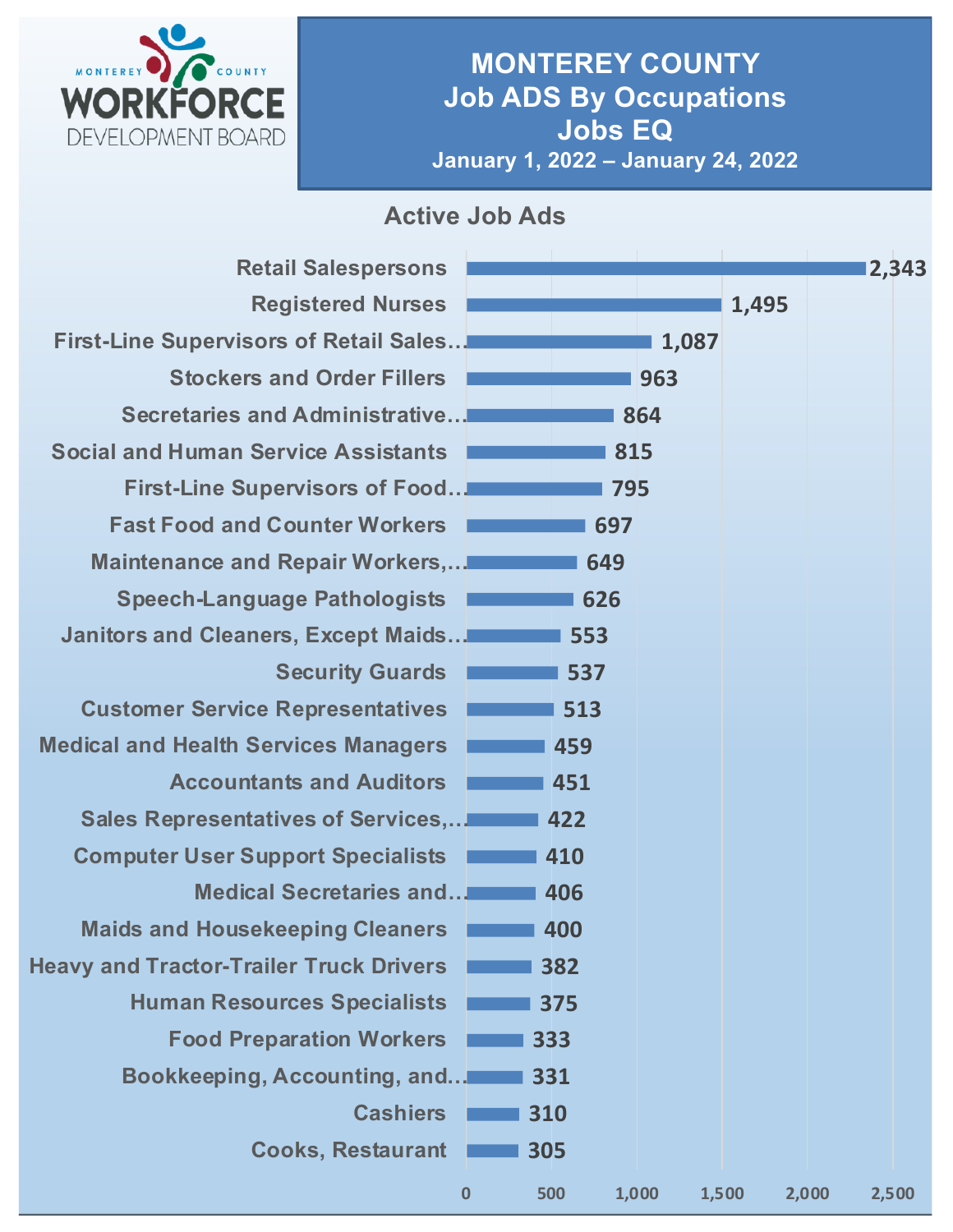

### **Active Job Ads**

| <b>Salinas Valley Memorial Healthcare</b>    |                         |     |            |     | 637        |
|----------------------------------------------|-------------------------|-----|------------|-----|------------|
| <b>Hyatt</b>                                 |                         |     |            |     | 568        |
| <b>Pajaro Valley Unified School District</b> |                         |     | 347        |     |            |
| <b>Robert Half</b>                           |                         |     | 344        |     |            |
| <b>Allied universal</b>                      |                         |     | 326        |     |            |
| <b>Procare Therapy</b>                       |                         |     | 296        |     |            |
| <b>California State University-Monterey</b>  |                         |     | 296        |     |            |
| <b>Express Employment Professionals</b>      |                         |     | 262        |     |            |
| <b>Department of the Army</b>                |                         |     | 261        |     |            |
| <b>Healthcare Services Group, Inc.</b>       |                         | 251 |            |     |            |
| <b>Monterey County Human Resources</b>       |                         | 230 |            |     |            |
| <b>SunBelt Staffing</b>                      |                         | 217 |            |     |            |
| <b>Monterey County Office Of Education</b>   |                         | 207 |            |     |            |
| <b>Target</b>                                |                         | 195 |            |     |            |
| <b>Salinas Union High School District</b>    |                         | 195 |            |     |            |
| <b>Burger King</b>                           |                         | 195 |            |     |            |
| <b>California State University</b>           |                         | 191 |            |     |            |
| <b>Monterey Peninsula Unified</b>            |                         | 190 |            |     |            |
| <b>AutoZone</b>                              |                         | 187 |            |     |            |
| North Monterey County Unified                |                         | 182 |            |     |            |
| <b>West Marine</b>                           |                         | 170 |            |     |            |
| <b>Dole</b>                                  |                         | 164 |            |     |            |
| Cal State University (CSU) Monterey          |                         | 157 |            |     |            |
| <b>HealthPro Heritage</b>                    |                         | 156 |            |     |            |
| <b>Round Table Pizza</b>                     |                         | 152 |            |     |            |
|                                              | 100<br>$\boldsymbol{0}$ | 200 | 300<br>400 | 500 | 600<br>700 |
|                                              |                         |     |            |     |            |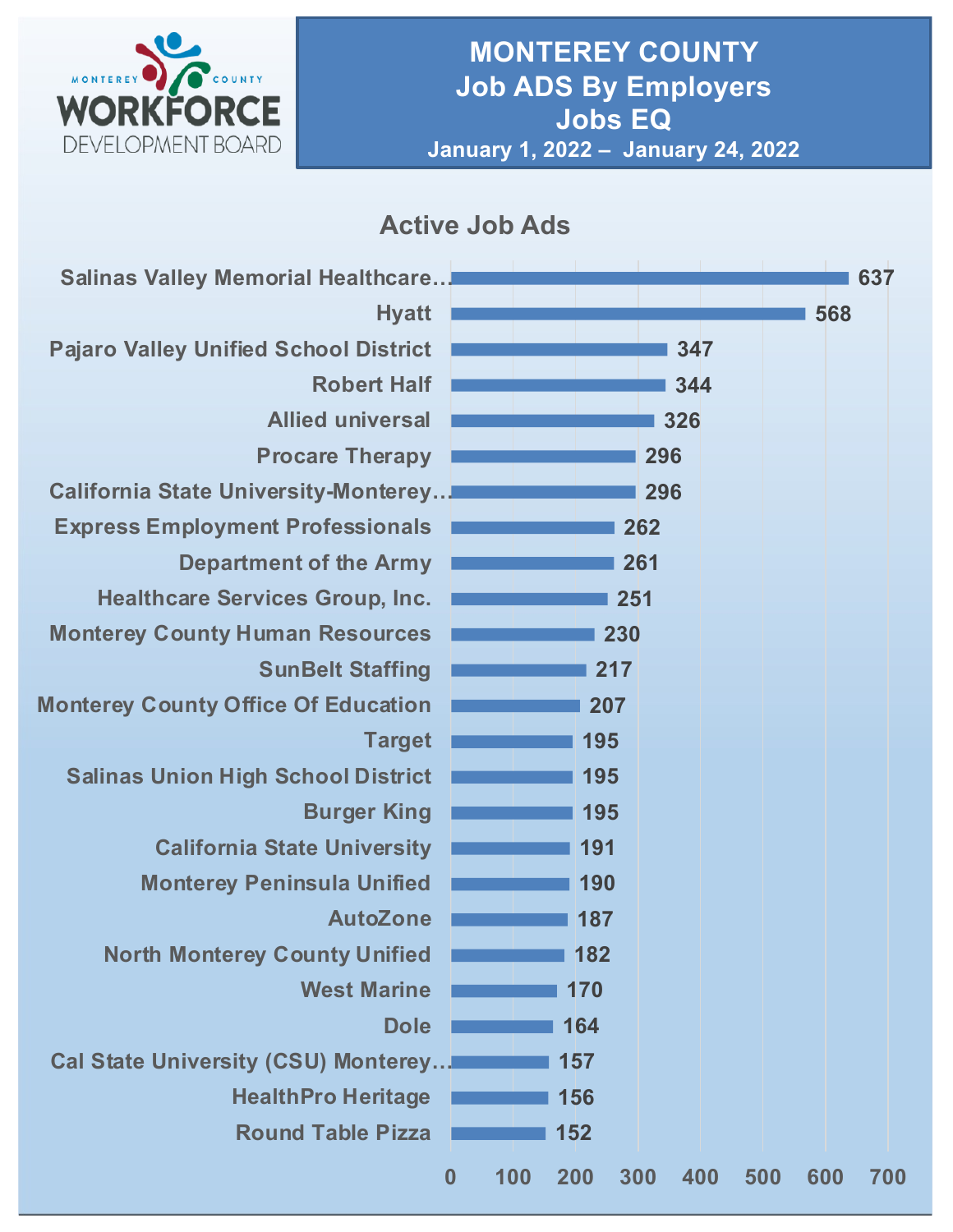

## **The Great Resignation? More like The Great Renegotiation**

**NPR's** *Planet Money* 

**https://www.npr.org/sections/money/2022/01/25/1075115539/thegreat-resignation-more-like-the-great-renegotiation**



# January 25, 20226:30 AM ET [GREG ROSALSKY](https://www.npr.org/people/726239784/greg-rosalsky)

There's been much hubbub in recent months about what's been dubbed "The Great Resignation." The popular phrase refers to the roughly 33 million Americans who have quit their jobs since the spring of 2021. Some — pointing to the difficulty of businesses in recruiting workers and spectacles like the immense popularity of th[e "Anti-Wor](https://click.nl.npr.org/?qs=b582a020d973e040423b91aa604b217baef718e4a953937a3120e0af6063e62f8052175106a4a2466db0714c13469c7edda3029cb21137e2)k" thread on Reddit — have gone as far as to suggest this record-breaking trend is a movement of young, able-bodied Americans rejecting work altogether. But it's pretty clear that, at least for the vast majority of Americans quitting their jobs, that's not the case. Americans are not en masse rejecting consumerism, moving off the grid, and living off the land. Most still need money. Some of those quitting are [olde](https://click.nl.npr.org/?qs=b582a020d973e0406504ad43c19d39da8b9ebc6c17bf1f5e0c04c7bc4cefa3c8a6bbaa36a04f10d80786bbbcc476ca81bfceeaf30d752493)r [worke](https://click.nl.npr.org/?qs=b582a020d973e040a7cdd87a7c72af8825fad90a8226fcf70f86eb8e5c4e5c4f19977f2d5d4962b1755bf8637a8262e514ec411337896aa4)rs deciding to retire early in large part because their finances have been buoyed by surging stock and housing markets. Others are secondary earners who have stayed home because they have had to [take care of kid](https://click.nl.npr.org/?qs=b582a020d973e040ac67d28b7e919e9e582d1bcebf25bcf8d02f8538bd8a9c6478ed7f2eaf5cfd86a2252066984959f74456a5215357097d)s while schools have closed due to COVID-19 — or because, more simply, working face to face during a pandemic sucks.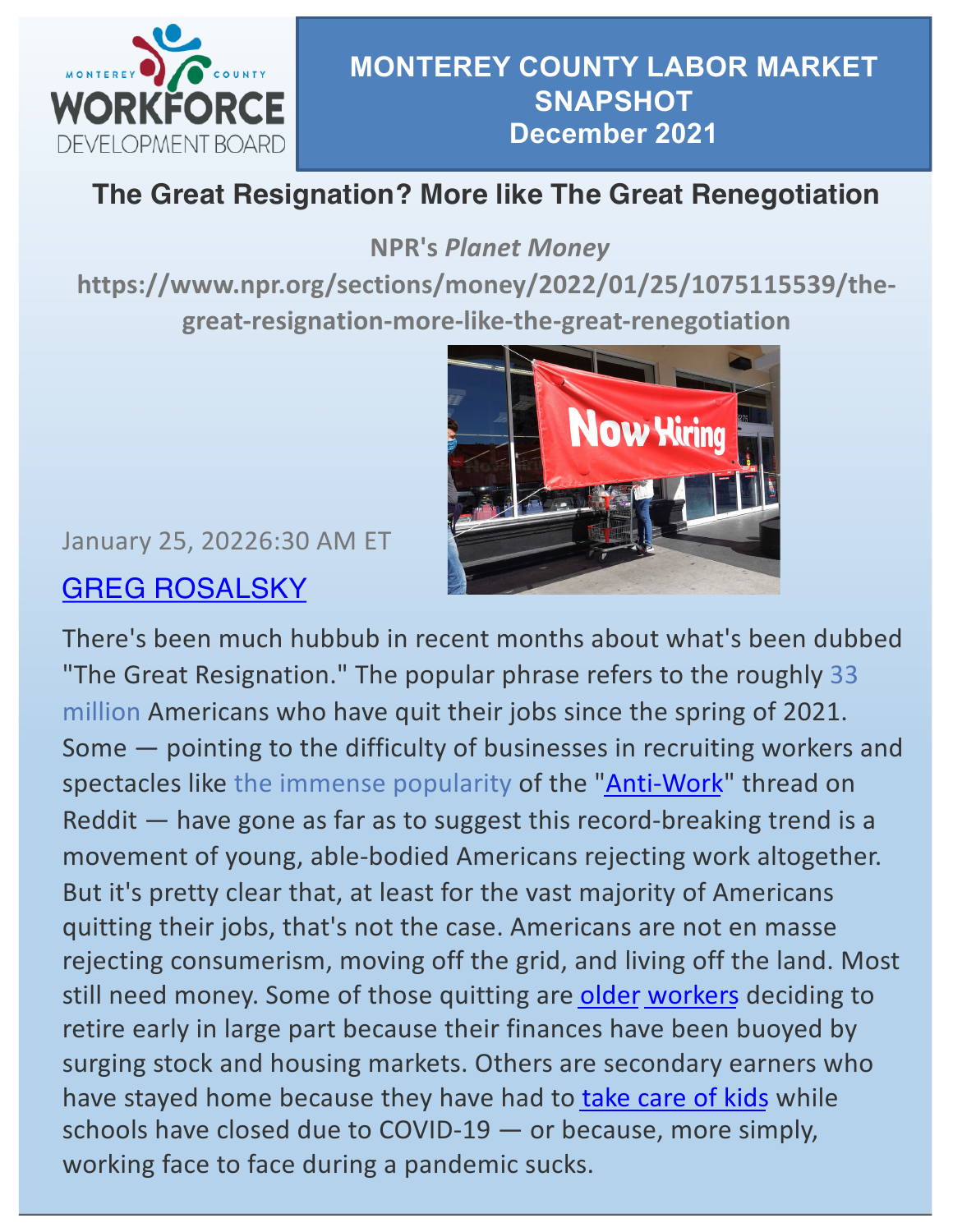

# **The Great Resignation? More like The Great Renegotiation**

### **Quitting to get better pay or treatment isn't unusual**

However, most Americans quitting their jobs merely seem to be aiming to get better jobs. While we are living in a bizarre pandemic economy with countless strange trends, this isn't necessarily one of them; it's pretty standard to see a swell of workers quitting their jobs for greener pastures when the job market is strong and there are lots of shiny opportunities available. When the stars align as they're aligning now, workers gun for better pay, perks, flexibility, and treatment. Bargaining power has shifted in their favor. That's why we at *Planet Money* think it might be better to call what's going on "The Great Renegotiation." We coined this term in a recent episode called "No shortage of labor [stories." In that episode we spoke with Karin Kimbrough, the ch](https://click.nl.npr.org/?qs=b582a020d973e0400e195b7084e7cf4cc5858cd10064073fa2ab4b8c712513945205216674b4c2df9462e051abc9abee4150b26b013680ab)ief economist of LinkedIn. Kimbrough approved of our rebranding, and she pointed us to her company's treasure trove of data to back it up. "There are twice as many jobs on our platform as there were a year ago," Kimbrough said. With lots of open jobs, workers have greater power to negotiate a better position.

As for why [the labor force participation rat](https://click.nl.npr.org/?qs=b582a020d973e04096df67b89016f996e0d8368711ff2f0a69f2cd17bd80b9d989e9adcf3562e25fc9533d1aec4928daec41f8a897ae6754)e remains significantly smaller than before the pandemic and it's still hard for employers to fill open jobs, Kimbrough said: "I think that the workers are there, but the terms haven't yet drawn them off the sidelines. They are hesitating or being more choosy for a variety of really good reasons. They may say, 'I don't want to take the risk, and in order to make it worth my while to go out there and work again, you need to actually pay me a little bit more.'"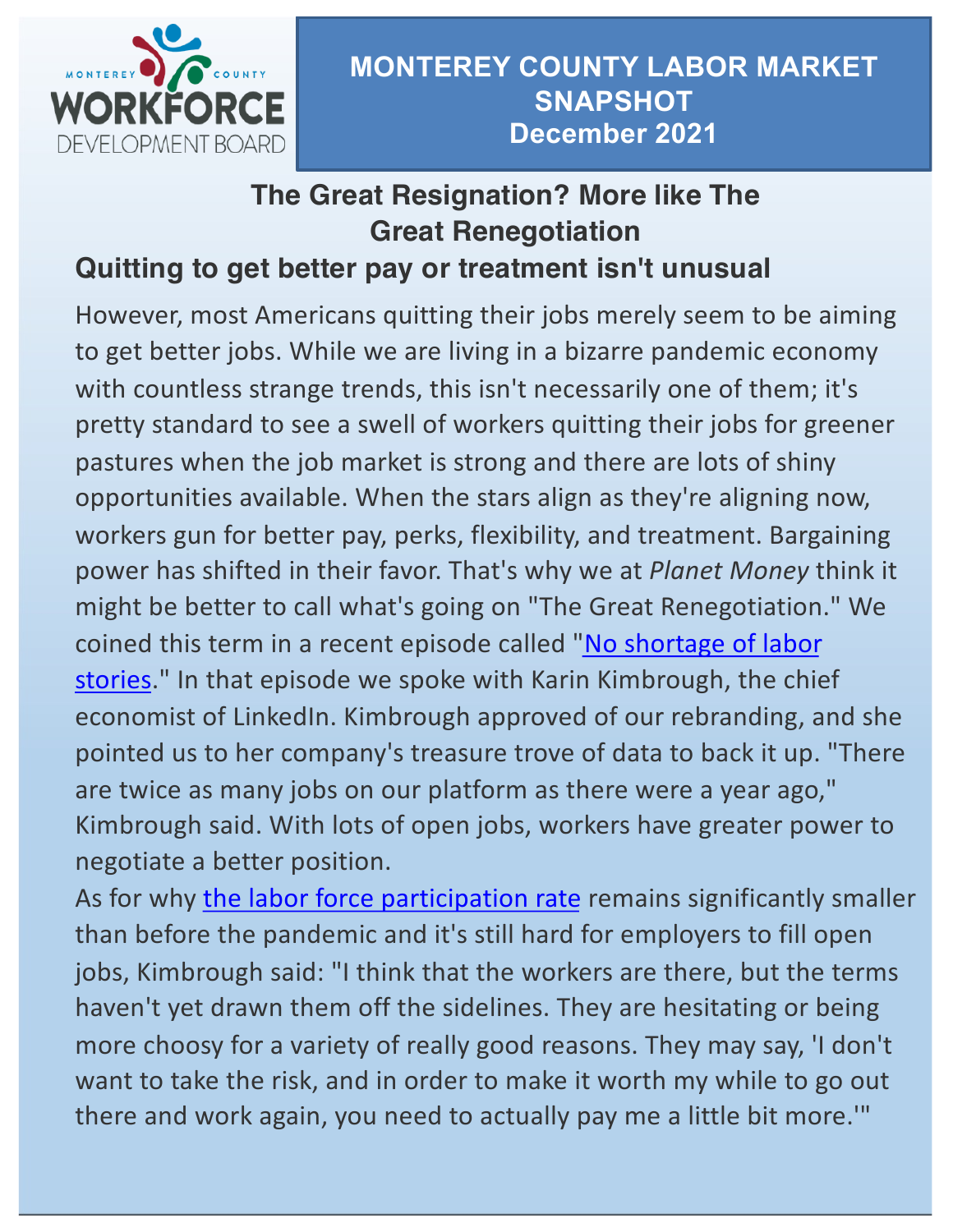

## **The Great Resignation? More like The Great Renegotiation**

That's why we at *Planet Money* think it might be better to call what's going on "The Great Renegotiation." We coined this term in a recent episode called "No shortage of [labor stories." In that episode we spoke with Karin Kimbrough, the chief economist](https://click.nl.npr.org/?qs=b582a020d973e0400e195b7084e7cf4cc5858cd10064073fa2ab4b8c712513945205216674b4c2df9462e051abc9abee4150b26b013680ab) of LinkedIn. Kimbrough approved of our rebranding, and she pointed us to her company's treasure trove of data to back it up. "There are twice as many jobs on our platform as there were a year ago," Kimbrough said. With lots of open jobs, workers have greater power to negotiate a better position.

As for why [the labor force participation rat](https://click.nl.npr.org/?qs=b582a020d973e04096df67b89016f996e0d8368711ff2f0a69f2cd17bd80b9d989e9adcf3562e25fc9533d1aec4928daec41f8a897ae6754)e remains significantly smaller than before the pandemic and it's still hard for employers to fill open jobs, Kimbrough said: "I think that the workers are there, but the terms haven't yet drawn them off the sidelines. They are hesitating or being more choosy for a variety of really good reasons. They may say, 'I don't want to take the risk, and in order to make it worth my while to go out there and work again, you need to actually pay me a little bit more.'That's why we at *Planet Money* think it might be better to call what's going on "The Great Renegotiation." We coined this term in a recent episode called "No shortage of labor [stories." In that episode we spoke with Karin Kimbrough, the chief economist of](https://click.nl.npr.org/?qs=b582a020d973e0400e195b7084e7cf4cc5858cd10064073fa2ab4b8c712513945205216674b4c2df9462e051abc9abee4150b26b013680ab)  LinkedIn. Kimbrough approved of our rebranding, and she pointed us to her company's treasure trove of data to back it up. "There are twice as many jobs on our platform as there were a year ago," Kimbrough said. With lots of open jobs, workers have greater power to negotiate a better position.

As for why [the labor force participation rat](https://click.nl.npr.org/?qs=b582a020d973e04096df67b89016f996e0d8368711ff2f0a69f2cd17bd80b9d989e9adcf3562e25fc9533d1aec4928daec41f8a897ae6754)e remains significantly smaller than before the pandemic and it's still hard for employers to fill open jobs, Kimbrough said: "I think that the workers are there, but the terms haven't yet drawn them off the sidelines. They are hesitating or being more choosy for a variety of really good reasons. They may say, 'I don't want to take the risk, and in order to make it worth my while to go out there and work again, you need to actually pay me a little bit more.'"